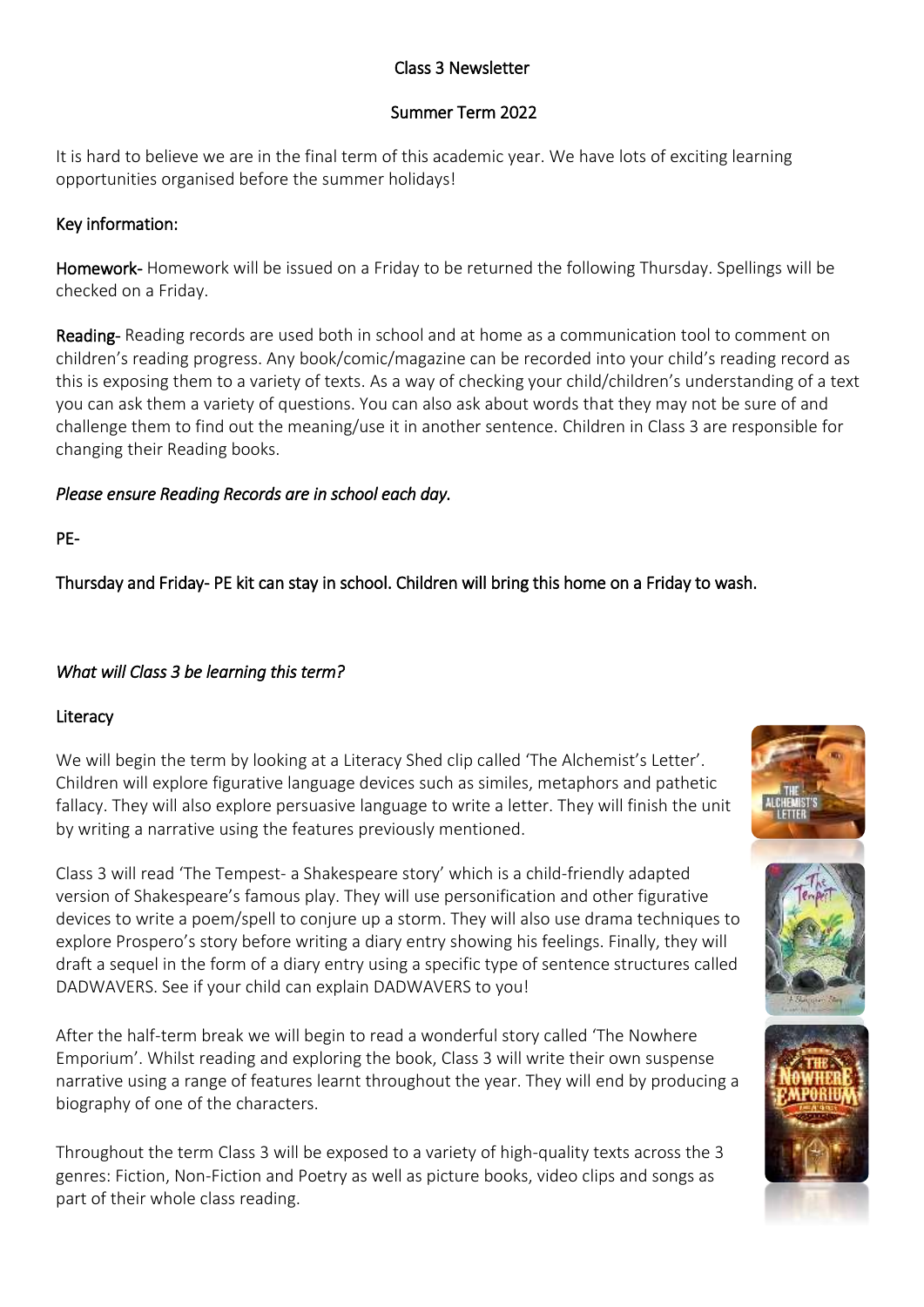#### **Numeracy**

In Maths, we are excited to continue our mastery approach to our lessons, developing our reasoning and problem-solving skills and gaining a deeper understanding of key mathematical concepts.

Following the SATs, we will work on position and direction of shape, statistics, time and finally we will work on a variety of problem-solving investigations which reinforce the skills we have learnt throughout the year.

#### Science

We will begin with the exciting topic of Evolution and Inheritance. This is always an exciting science topic as it lends itself to lots of practical investigations. Class 3 will explore inheritance, adaptation, evolution and the evidence for evolution and the effect of human intervention.

After the half term break our science topic will change to Electricity. Class 3 will explore circuits.

### RE

In RE this term we will answer the question: 'So, what do we now know about Christianity?' RE will be taught by Miss Gillard.

### History

Railways, Rockets and the Industrial Revolution.

This term's topic is a local area history topic. Children will explore the work of George Stephenson. As part of their history work we will be going on a class trip to Shildon Locomotion to take part in a workshop.

### Geography

In Geography we will explore climate change. We will explore what climate change is, who is responsible, how we can be affected and how we can take action.

### PHSE

Children will explore the following units:

What affects mental health and ways to take care of it; managing change; managing time online.

Human reproduction and birth; increasing independence; managing transition

### DT

In Design Technology we will be designing, developing, testing and prototyping computer-controlled electronic systems for rooms such as motion-sensor activated alarms, door buzzer entry systems or even 'smart home' automatic lights!